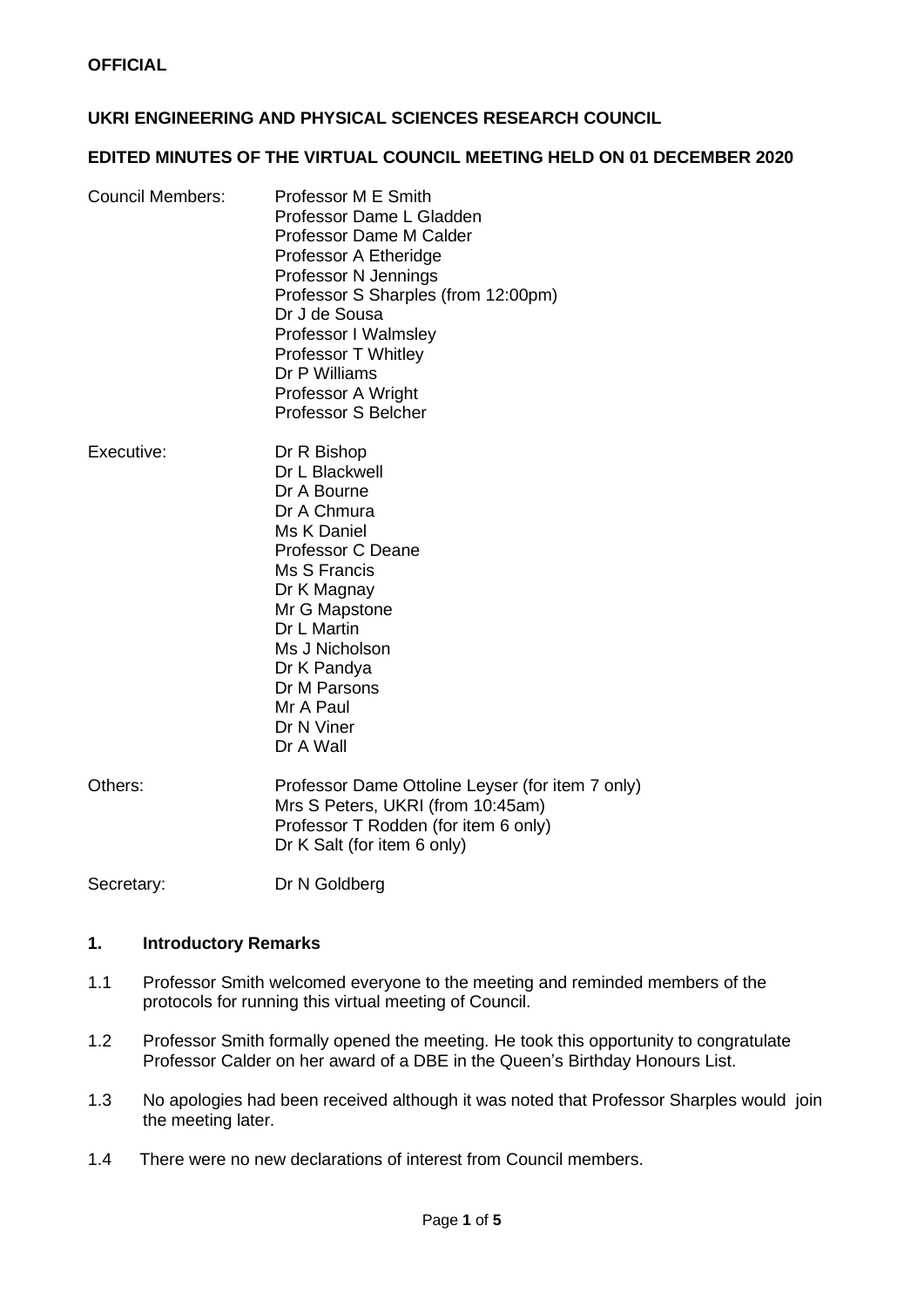# **2. Draft Minutes of the Meeting on 06 October 2020**

2.1 Council **agreed** the record of the last meeting.

### **3. Actions and Matters Arising**

- 3.1 There were eleven actions from the last meeting. Council noted those that were completed and those that were in-hand. Council received specific updates as follows:
	- i) Minute 3.1 (ii): Ms Nicholson shared Principal Investigator (PI) diversity data arising from the recent New Horizons call. This covered gender, disability, ethnicity and age and compared these categories against responsive mode grants in 2019. In response to a question she agreed to provide a comparison with a smaller cut of lower value responsive mode grants in order to see if this highlighted any different characteristics. In addition, she agreed to provide the same data for co-investigators. Finally, Council thanked Ms Nicholson and remarked on the positive feedback that had been received from the wider community about the way in which this particular call had been conducted.
	- ii) Minute 8.9: Dr Pandya described some of the activities and engagement that had followed the discussion with CSAs at the last meeting. This had revolved around AI, Digital Twins and Data Science; Covid-19 Pandemic Recovery; and Clean Environment and Sustainable Growth. He highlighted those planned activities and said that he will ensure that Council are updated with any developments. Council welcomed the impetus the initial engagement had provided and agreed that it was important to build on this and develop these relationships further.

### **4. Executive Update (EPSRC 23-20)**

- 4.1 Following a discussion at the October meeting Dr Bourne provided Council with a brief update on developments associated with plans to introduce a short-term UKRI international funding programme post-Brexit to fill the gap left by ERC grants and to establish a new Discovery Fund. **Minute not included as contains exempt material, at the time of publication, under the terms of the Freedom of Information Act 2000.**
- 4.2 Ms Nicholson updated Council on the process underway to compile and submit EPSRC bids to the next round of the Capital Infrastructure Fund. The deadline for bids is June 2021. The outline bids will be brought to Council for its input in March 2021.
- 4.3 Professor Gladden reflected on the recent SAN Conference and the UKRI Board and All Council event that Council members had participated in. Council members agreed that the SAN conference had been a worthwhile and informative event and particularly commended those EPSRC staff who had been involved in organising it. Council also welcomed the UKRI event and the openness of both the Board and the UKRI. **Minute not included as contains exempt material, at the time of publication, under the terms of the Freedom of Information Act 2000.**
- 4.4 Professor Gladden provided an update on developments associated with the Spending Review. The headline allocations had been announced on 25 November but, the precise details and the outcome for UKRI, and therefore the Councils, was still awaited.
- 4.5 Council received an update on EPSRC's current and future financial position. **Minute not included as contains exempt material, at the time of publication, under the terms of the Freedom of Information Act 2000.**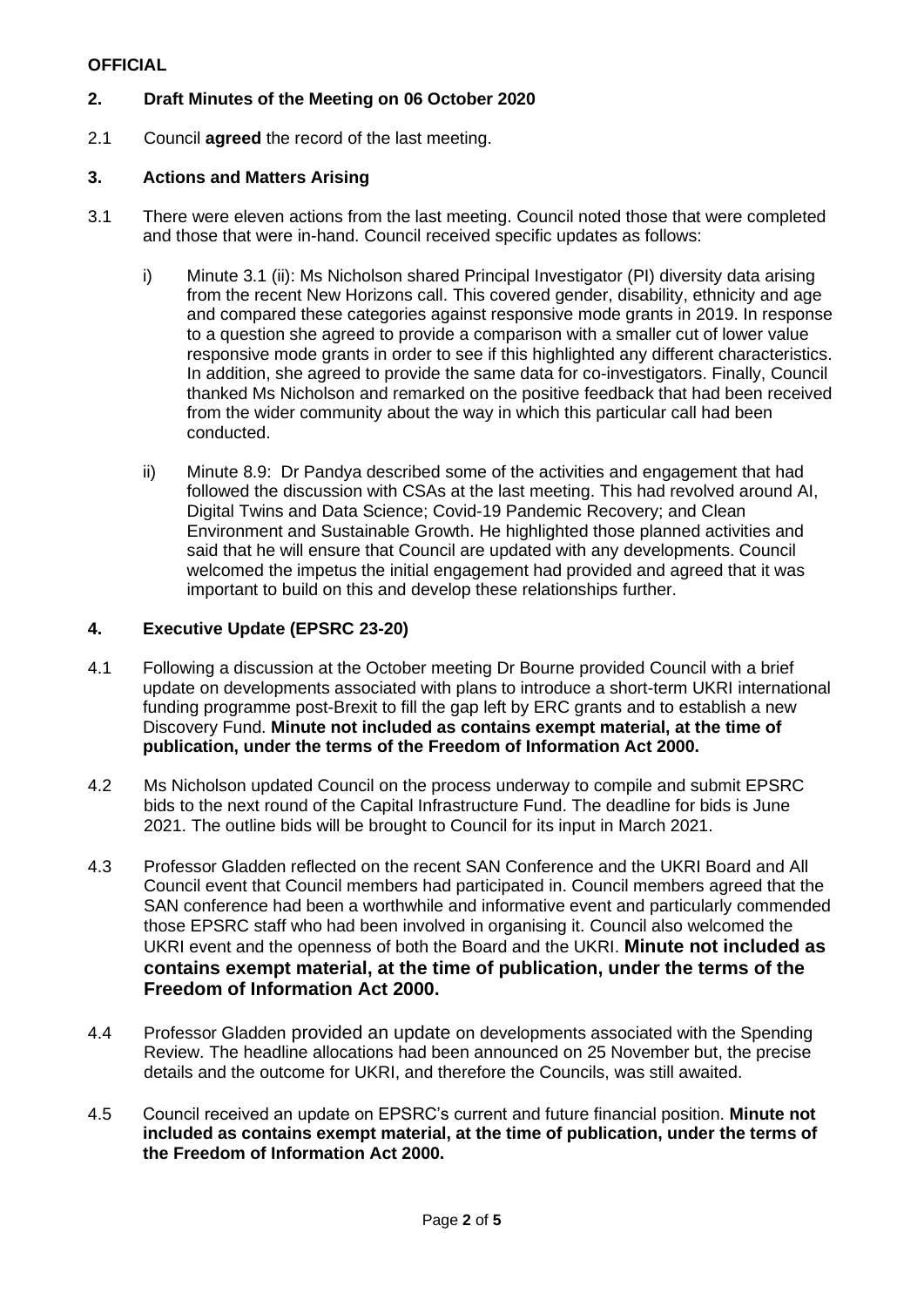- 4.6 Professor Gladden reported that the recent exercise to recruit two new Council members had been successfully completed. In addition, the recent SAT recruitment exercise had also made 26 new appointments. Finally, she reported that an exercise to replenish the SAN cohort was currently underway.
- 4.7 Council **noted** the update.

### **5. Place (EPSRC 24-20)**

- 5.1 Dr Bourne introduced this paper which followed on from previous Council discussions in July 2020. The paper set out some high-level strategic priorities on Place and sought Council's approval for proposed approaches which included intensifying regional engagement by expanding EPSRC's cohort of heads of regional engagement and proposals to augment and expand EPSRC flagship schemes with regional adaptations i.e. a) Regional Big ideas b) Regional Prosperity Partnerships, and c) Regional Impact Acceleration Account (RIA). Ms Daniel added that, in developing these approaches, EPSRC recognised that not all research would or should have local impact and that there were opportunities for excellence in one place to have impact in another.
- 5.2 Council noted the paper. It recognised that, given the ongoing discussions within Government about the need for "levelling up", any approach adopted by EPSRC would need to be both flexible and responsive to new developments. It stressed that there would need to be additional funding to allow this to happen. Furthermore, Council stressed that it would also be important to synchronise with and complement the work underway by other parts of UKRI in this space, especially RE and IUK.
- 5.3 Finally Council thanked those EPSRC staff who had been instrumental in developing this work.

#### **6. Effectively Embedding Responsible Innovation and Trusted Research in Engineering and Physical Sciences (EPSRC 25-20)**

- 6.1 Professor Smith welcomed Dr Karen Salt, UKRI Deputy Director, R&D Culture and Environment and Professor Tom Rodden, DCMS CSA, who joined the meeting for this item.
- 6.2 Dr Bourne introduced this paper which followed on from previous Council discussions in 2020 and built on recommendations from the Responsible Innovation (RI) SAN Workstream. At the March 2020 meeting, Council had concluded that while RI was an important area it was also potentially sensitive and that there was a balance to be struck between appropriate intervention and increased bureaucracy. At the May 2020 meeting the related issue of "dual use" technologies had also been briefly discussed and it was noted that this linked with the UKRI Trusted Research Initiative for which Professor Gladden is the SRO. The Trusted Research Initiative, working with Government, seeks to establish a framework for considering responsible, legal and beneficial research investment with foreign actors and when collaborating with overseas agents.
- 6.3 Although these two areas are inextricably linked, they were dealt with separately for the purpose of discussion.
- 6.4 Dr Chmura led the discussion around embedding RI and set out the response to Council's earlier deliberations and the recent RI developments. She also described the planned activities and future priorities intended to effectively embed a culture of RI across EPSRC staff and the whole EPS research community. Council noted and endorsed the approach described by Dr Chmura. It acknowledged that there would inevitably be some resisters and nervousness within the community, in part due to the different disciplinary cultures, but recognised that the tools approach should help in that regard. It agreed that further ongoing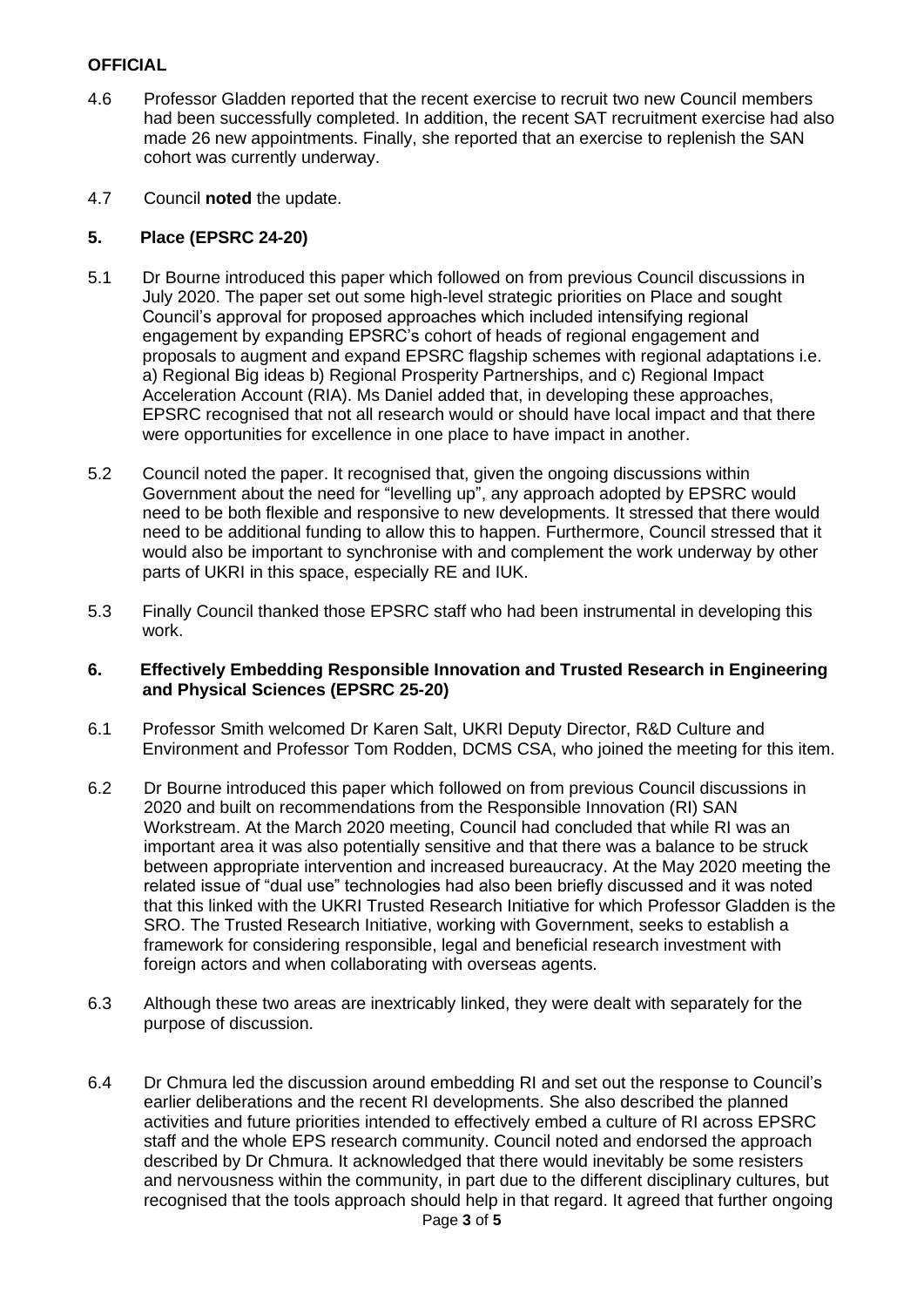work would be required to obtain a deeper understanding of these issues. Council also asked that the Executive consider the link between RI and UKRI's sustainability approaches.

6.5 Dr Blackwell then led the discussion about trusted research. EPSRC had commissioned a task and finish group to develop and enacted a series of actions to identify and mitigate risks posed by collaboration with foreign agents in the portfolio. He described a suite of activities which had been developed as a consequence, or are under development, to create a framework which allows EPSRC to continue funding excellent, novel, risky, collaborative research, while identifying and, where appropriate, mitigating risk.

#### 6.6 **Minute not included as contains exempt material, at the time of publication, under the terms of the Freedom of Information Act 2000.**

6.7 Following a wide-ranging discussion Council acknowledged that this was a complex and potentially sensitive area, but that it was nevertheless extremely important to Government, HEIs and the Funding Councils. It recognised that this was of particular importance to EPSRC given the nature of its research portfolio and agreed to create a Council subgroup to take this forward with the Executive. Council emphasised the importance of directly linking this EPSRC activity with the emerging UKRI initiative as it was essential that UKRI was seen to promote a single approach and create a unified message to the various outside constituencies.

# **7. Meeting with UKRI CEO**

- 7.1 Professor Ottoline Leyser, UKRI CEO, attended Council for an hour-long discussion session. This was part of an annual schedule of meetings with UKRI Councils. After a brief introduction from Ottoline there followed a roundtable discussion covering a number of broad topic areas including:
	- i) Diversity and Research Culture.
	- ii) The Funding System and Incentives.
	- iii) How UKRI can grow, be more effective and add value.
	- iv) The Innovation Ecosystem.
	- v) Business interface and EPSRC, IUK and RE interaction/partnerships.
	- vi) Skills and training.
- 7.2 As a consequence Professor Leyser agreed that it would be helpful if EPSRC submitted a discussion paper setting out some of its initial thinking about how best to optimise the interface with business and the innovation ecosystem and the complementary roles that EPSRC, IUK, the Catapults and RE can play in making this happen.
- 7.3 Professor Smith thanked Professor Leyser for taking time out of her busy schedule to join Council and for her willingness to engage which was very much appreciated. He said that Council looked forward to further opportunities to speak with her.
- 7.4 When Professor Leyser left the meeting Council briefly reflected on the discussion and agreed an approach to compiling the discussion paper.

### **8. EPSRC Doctoral Support: Impact of the Pandemic and Wider Funding Implications (EPSRC 26-20)**

Page **4** of **5** 8.1 Dr Wall introduced a paper that built on earlier Council discussions and which provided an update on both the short and medium-term impacts of the pandemic on EPSRC doctoral students, as well as on the wider implications for funding levels for EPSRC's future doctoral